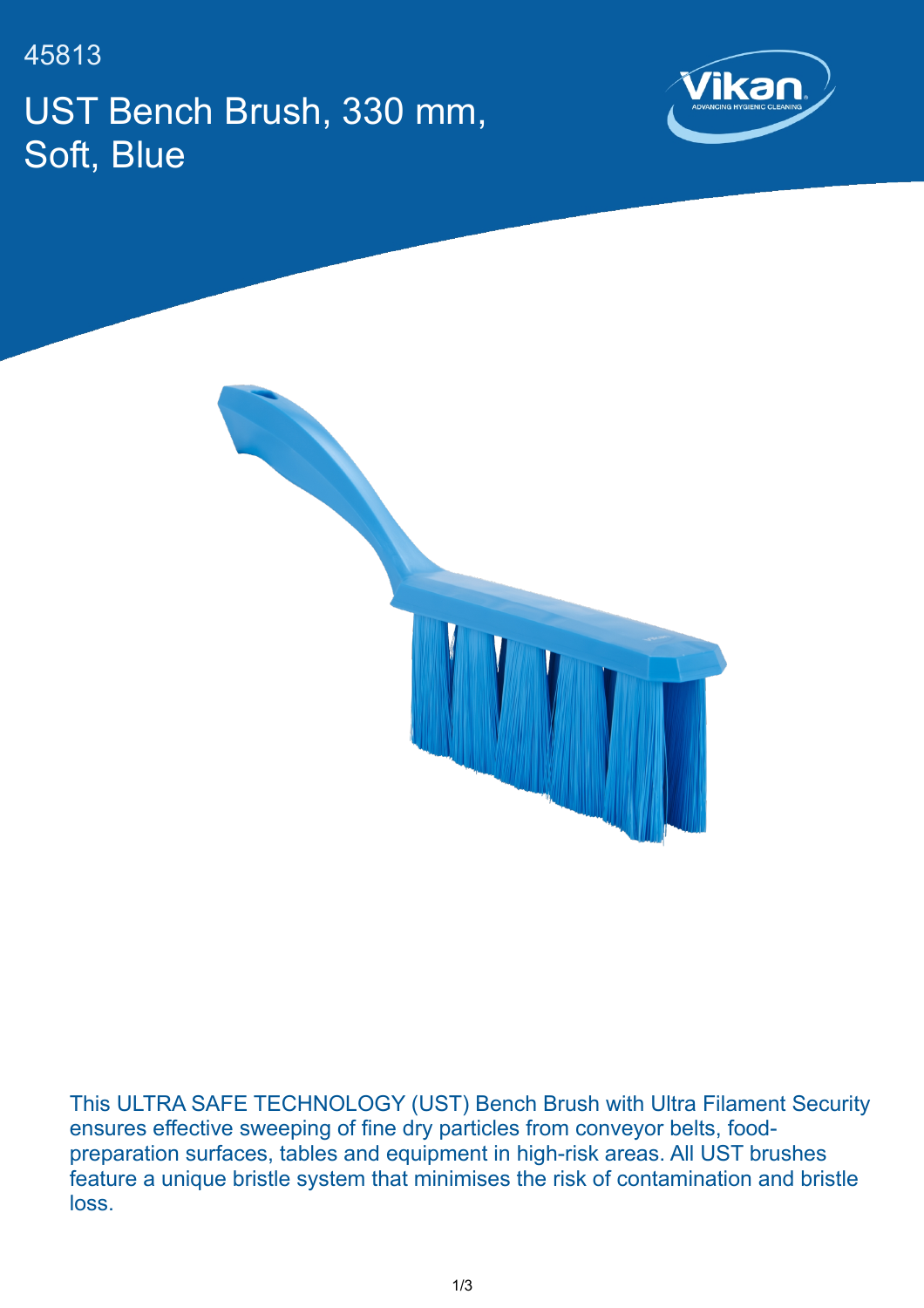## **Technical Data**

| <b>Item Number</b>                                                                        | 45813                                                                                                                  |
|-------------------------------------------------------------------------------------------|------------------------------------------------------------------------------------------------------------------------|
| <b>Visible bristle length</b>                                                             | 57 mm                                                                                                                  |
| <b>Material</b>                                                                           | <b>Polyester</b><br><b>Glass reinforced</b><br>Polypropylene                                                           |
| Complies with (EC) 1935/2004 on food contact materials <sup>1</sup>                       | Yes                                                                                                                    |
| Produced according to EU Regulation 2023/2006/EC of Good<br><b>Manufacturing Practice</b> | Yes                                                                                                                    |
| <b>FDA compliant raw material (CFR 21)</b>                                                | Yes                                                                                                                    |
| Complies with UK 2019 No. 704 on food contact materials                                   | Yes                                                                                                                    |
| Meets the REACH Regulation (EC) No. 1907/2006                                             | Yes                                                                                                                    |
| Use of phthalates and bisphenol A                                                         | <b>No</b>                                                                                                              |
| <b>Is Halal and Kosher compliant</b>                                                      | Yes                                                                                                                    |
| <b>Design Registration No.</b>                                                            | EU 002189654-0001                                                                                                      |
| Pat. Pending/Patent No.                                                                   | EP2816930 validated in<br>DE, FR, GB and DK.<br>US9204712<br>EP2816929 validated in<br>DE, FR, GB and DK.<br>US9357831 |
| <b>Box Quantity</b>                                                                       | 10 Pcs.                                                                                                                |
| Quantity per Pallet (80 x 120 x 200 cm)                                                   | 1040 Pcs                                                                                                               |
| <b>Quantity Per Layer (Pallet)</b>                                                        | 1 Pcs.                                                                                                                 |
| <b>Box Length</b>                                                                         | 380 mm                                                                                                                 |
| <b>Box Width</b>                                                                          | 290 mm                                                                                                                 |
| <b>Box Height</b>                                                                         | 135 mm                                                                                                                 |
| Length                                                                                    | 330 mm                                                                                                                 |
| <b>Width</b>                                                                              | 35 mm                                                                                                                  |
| <b>Height</b>                                                                             | 135 mm                                                                                                                 |
| <b>Net Weight</b>                                                                         | $0.18$ kg                                                                                                              |
| <b>Weight bag (Recycling Symbol "4" Low Density Polyethylene</b><br>(LDPE)                | 0.0048 kg                                                                                                              |
| <b>Weight cardboard</b>                                                                   | 0.0247 kg                                                                                                              |
| <b>Tare total</b>                                                                         | 0.0295 kg                                                                                                              |
| <b>Gross Weight</b>                                                                       | $0.21$ kg                                                                                                              |
| <b>Cubik metre</b>                                                                        | 0.001559 M3                                                                                                            |
| Max usage temperature (food contact)                                                      | 80 °C                                                                                                                  |
| Max usage temperature (non food contact)                                                  | 80 °C                                                                                                                  |
| <b>Recommended sterilisation temperature (Autoclave)</b>                                  | $\rm ^{\circ}C$<br>121                                                                                                 |
| <b>Max. cleaning temperature (Dishwasher)</b>                                             | 93 °C                                                                                                                  |